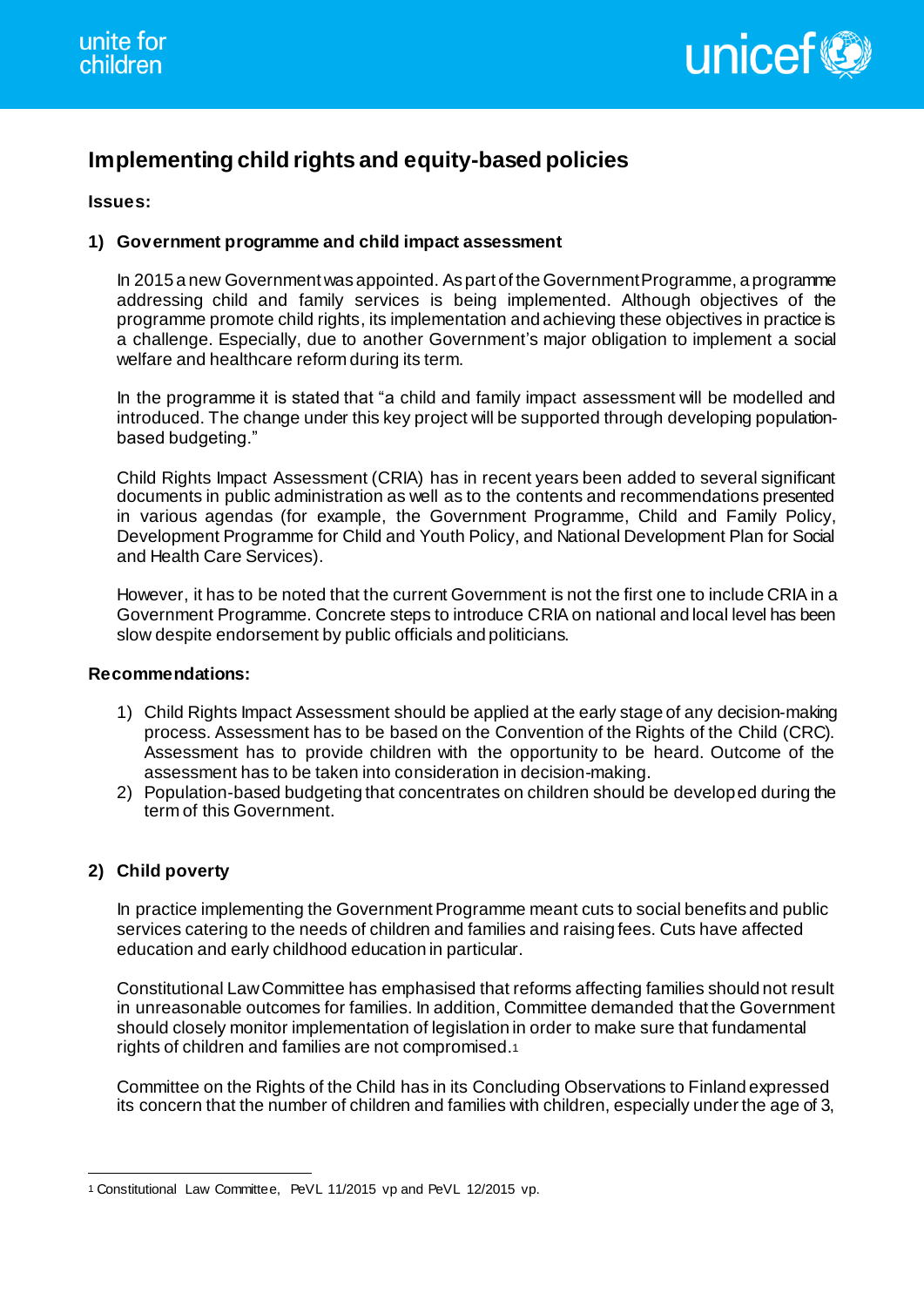

living in poverty, has more than doubled in the last ten years and that the amount of child benefits and parental benefits has de facto been reduced. <sup>2</sup>

According to Fundamental Rights Agency (FRA) the proportion of children at risk of poverty or social exclusion has grown. Finland is one of the countries with a growth from 13 % to 15,6 %.<sup>3</sup>

#### **Recommendations:**

- 1) The rights of the child should not be overlooked in economically difficult times. Finland has to guarantee all children and families adequate standard of living.
- 2) Finland should monitor implementation of legislation in order to assess whether child rights are respected.

# **Refugee and asylum seeking children**

#### **Issues:**

### **1) Family reunification**

In recent years Finland has made a number of restrictions to the rights of refugees and asylum seekers.

Amendments to the Aliens Act have restricted possibility to family reunification, making it practically impossible for most children. Restrictions have affected unaccompanied minors in particular. They have to be under 18 when their application for family reunification is decided. If a child turns 18 during application process, which can take years, they lose their right to family reunification.

In 2016 income requirements were tightened, and requirements apply also to persons granted international protection. In practice income requirement means that a person wishing to bring his/her spouse and two children to Finland needs to have a monthly net income of 2,600 euros. Meeting this requirement is hard for most Finns, but even harder for people in need of international protection.

#### **Recommendations:**

- 1) Finland should assess how different amendments to Aliens Act have affected children. Special consideration should be given to implementation of the right to family reunification. Assessment should take into consideration introduction of income requirements and their effect on children, especially unaccompanied minors.
- 2) Finland should take steps to urgently make necessary legislative changes based on this assessment.
- 3) Finland should speed-up procedures and make it easier for children to reunite with their families and pursue all practical measures to reunify children with their families.

-2 CRC/C/FIN/CO/4\* (2011)

<sup>3</sup> Fundamental Rights Agency (FRA), Fundamental Rights Report 2016, p.137. Available at: http://fra.europa.eu/sites/default/files/fra\_uploads/fra-2016-fundamental-rights-report-2016-2\_en.pdf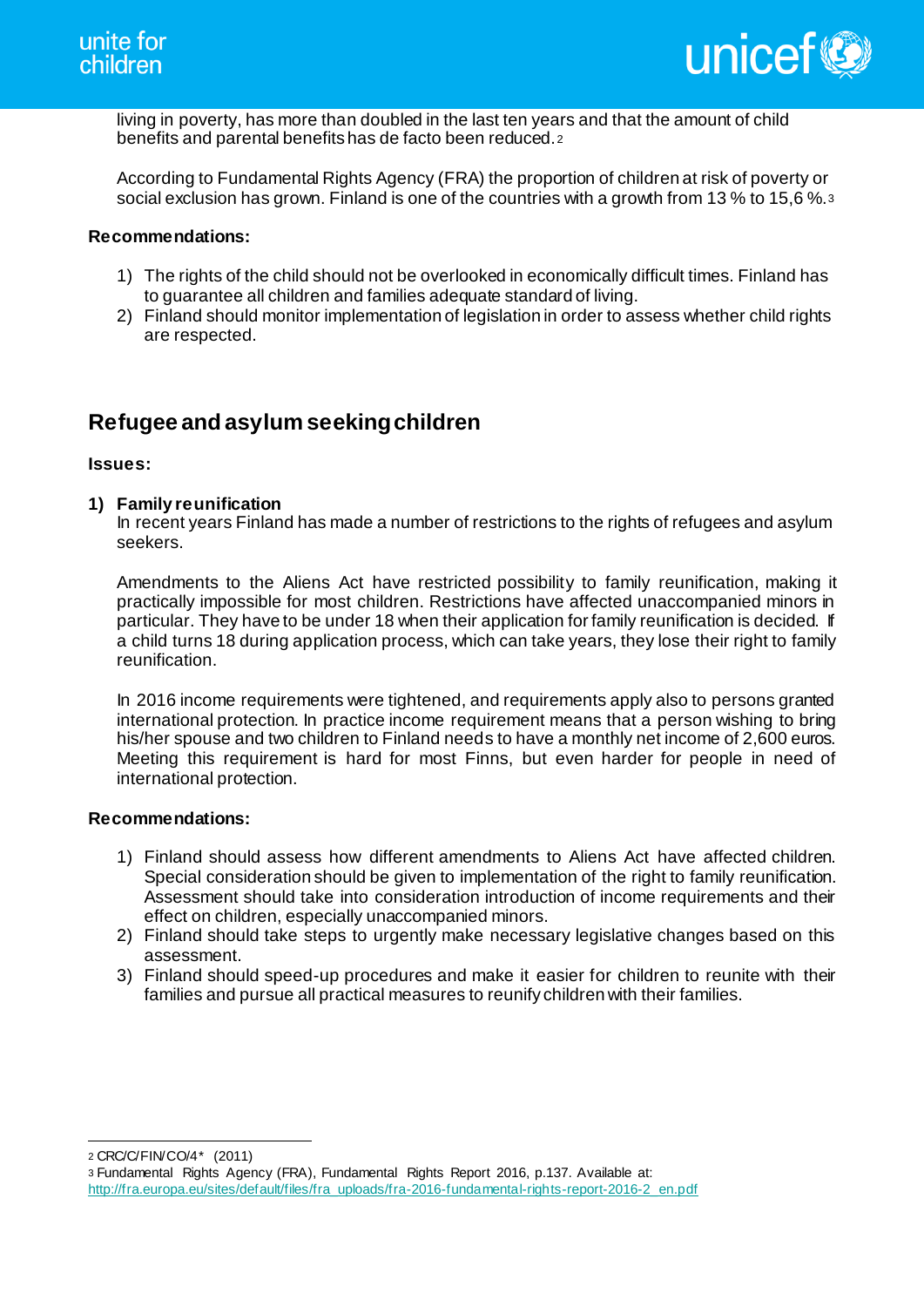

## **2) Detention**

The previous UPR review recommended (89.48) that the Government of Finland apply alternative measures to the detention of asylum-seekers and irregular immigrants, including children and other vulnerable people.

Detention of children is still possible in Finland. Though unaccompanied children under the age of 15 can no longer be detained under any circumstance, unaccompanied children that have turned 15 may be detained for up to 72 hours once there is an enforceable decision on their removal from Finland; the period of detention can be extended by 72 hours for extraordinary reasons.

Committee on the Rights of the Child has in its Concluding Observations to Finland recommended that Finland should ensure that detention of asylum seeking children is carried out as a last resort, for the shortest time possible, when no alternative measures can be applied. The Government has launched legislative initiatives to introduce alternatives to detention, but at the moment, there are no plans to end detention of children.

### **Recommendations:**

- 1) Finland should end detention of unaccompanied minors.
- 2) Given the negative impact of detention on a child's development, Finland should develop child friendly alternatives to detention and introduce practical alternatives to detention wherever children (or their families) are involved, given the negative impact of detention on a child's development.

# **Development Policy and Cooperation**

#### **Issues:**

**1)** In the UPR mid-term report from 2014, Finland renewed its commitment to raising its development assistance to 0.7% of GNI (gross national income), although it was deemed unlikely that this threshold would be reached by 2015 as previously committed. Finland also emphasised its commitment to respect the universal human rights and requires all its development partners to abide to these, too.4 Since the last UPR mid-term report, Finland has implemented drastic cuts to its development assistance. Finland is also shifting emphasis from traditional development assistance to loans and investments in order to promote involvement of new actors in the work towards achieving the Sustainable Development Goals.

Finland's development policy focuses on supporting the Sustainable Development Goals (Agenda 2030) and the UN Framework on Climate Change (UNFCCC). Within this political framework, Finland's priority areas are to promote:

1) women's and girls' rights and equality;

2) economic development of developing countries;

3) democratic development of societies;

4) improved access to food security, water and energy and the sustainable use of natural resources.

<sup>-</sup>4 UPR Mid-Term Report Finland, National Voluntary Commitments 159, 160, February 2012, p. 22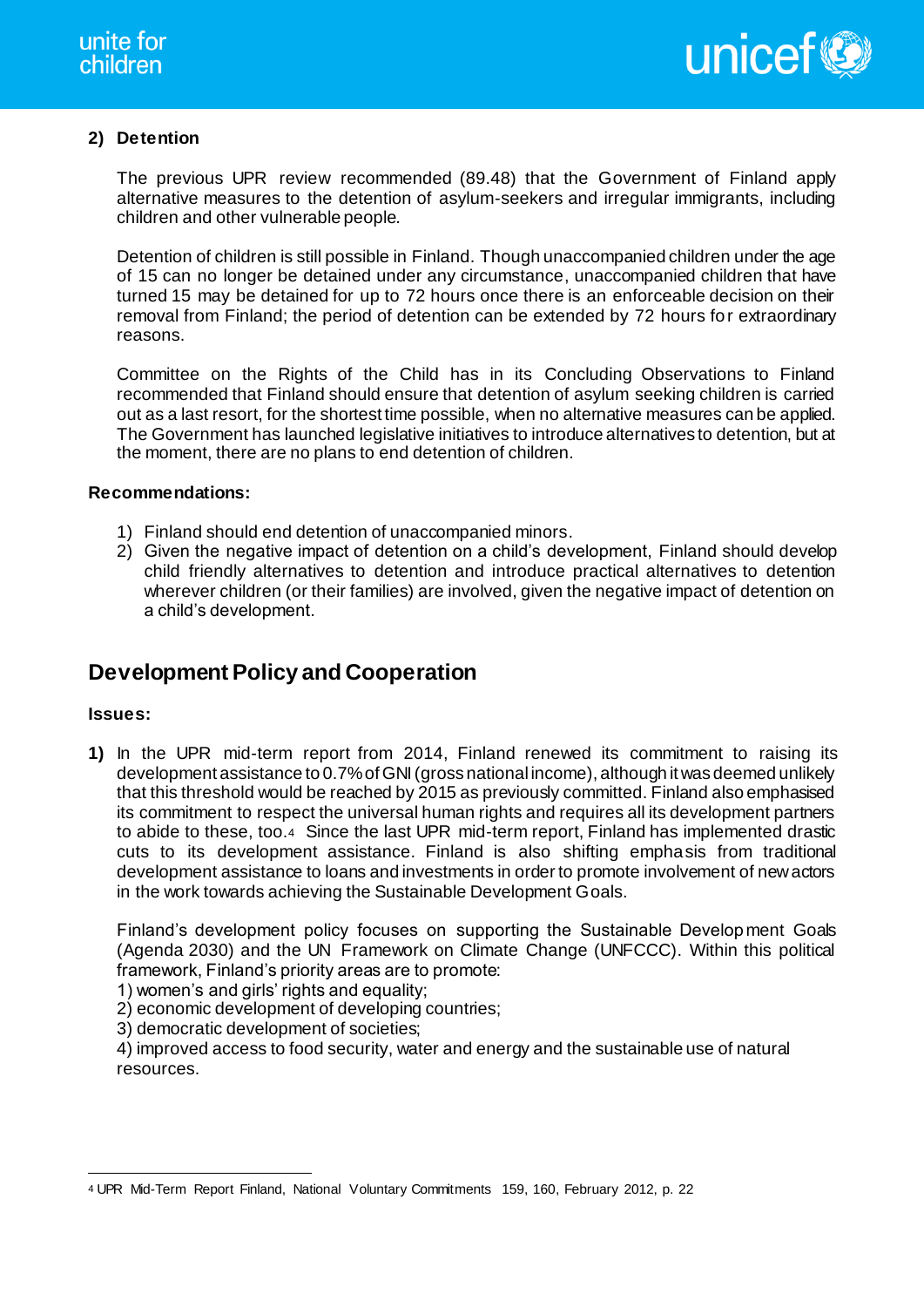

Central to the Finnish development policy is the realisation of human rights, and the rights of the most vulnerable such as children and people with disabilities are given a special mention.<sup>5</sup> Finland emphasises public-private partnerships through engaging the Finnish private sector more closely in the mutual development effort.

However, the Government budgetary adjustments have greatly undermined the earlier commitment to 0.7% of GNI to development assistance. In 2016 "traditional" development assistance totals 493 million euro after drastic cut of 43% from 2016 onwards (some 200 million euro annually). Apart from this, another 130 million has been reallocated from aid to loans and equity investment in developing countries.<sup>6</sup> For 2018 further cuts of 25 million euro have been proposed keeping development assistance at the level of 0.39% of GNI.<sup>7</sup>

Finnish Committee for UNICEF expresses its worry that the severe cuts to development assistance will have a negative effect on the realisation of human rights of the most vulnerable groups like children, women and people with disabilities in developing countries.

### **Recommendations:**

- 1) Finland should draw a national plan for the realisation of the 0.7% commitment to development assistance.
- 2) Finland should elaborate human rights-based guidelines on inclusive development for all development partners, with particular emphasis on the most vulnerable groups, especially when the focus is shifting from traditional development assistance to loans and investment.

# **Human rights education**

#### **Issues:**

1) Finnish Committee for UNICEF acknowledges the recent developments in the area of human rights education related to teacher training. However, these advancements have mostly been made in projects and that is why they are not enough to incorporate child rights as permanent and integrated part of the teacher training. Some progress has also been made in the area of basic education, for example the new national curriculum for basic education has more focus on child rights than the earlier one.

People working with children and youth should have enough education to implement child rights in their work. Child rights education is implemented in various ways in several educational sectors and the field is marked by heterogeneity and lack of a systematic approach. The need for child rights education extends to other professionals as well. For example border control officers that encounter refugee children in the course of their work should have training on the rights of the child.

#### **Recommendations**:

-

1) While respecting the autonomy of Finnish universities guaranteed by legislation, child rights education should be incorporated into the curricula of all teacher training and ensure that teachers have necessary skills in order to implement national curriculums.

6 Ministry for Foreign Affairs of Finland

<sup>5</sup> In 2015, the sectors receiving most funding w ere: multi-sectoral programmes 25%, humanitarian aid 12%, good governance and civil society 10%, forestry, agriculture and fisheries 8%, education 8%, w ater and sanitation 6%, and conflict prevention and security 6%.

http://formin.finland.fi/public/default.aspx?nodeid=49314&contentlan=2&culture=en-US

<sup>7</sup> General Government Fiscal Plan 2017-20